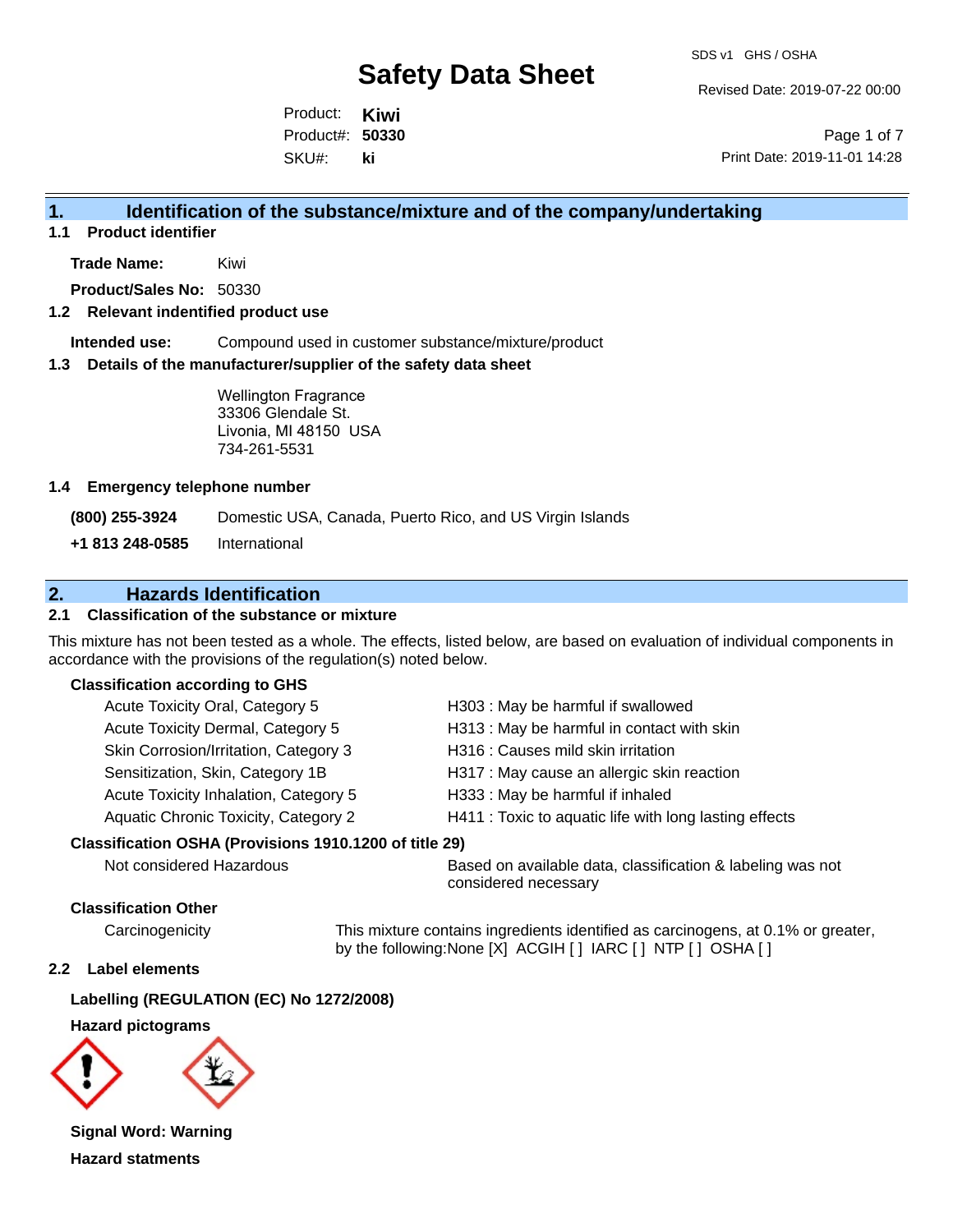#### SDS v1 GHS / OSHA

# **Safety Data Sheet**

Revised Date: 2019-07-22 00:00

Print Date: 2019-11-01 14:28

Page 2 of 7

Product: **Kiwi** SKU#: Product#: **50330 ki**

| H <sub>303</sub>                | May be harmful if swallowed                                             |
|---------------------------------|-------------------------------------------------------------------------|
| H313                            | May be harmful in contact with skin                                     |
| H316                            | Causes mild skin irritation                                             |
| H317                            | May cause an allergic skin reaction                                     |
| H333                            | May be harmful if inhaled                                               |
| H411                            | Toxic to aquatic life with long lasting effects                         |
| <b>Precautionary Statements</b> |                                                                         |
| <b>Prevention:</b>              |                                                                         |
| P <sub>272</sub>                | Contaminated work clothing should not be allowed out of the workplace   |
| P <sub>273</sub>                | Avoid release to the environment                                        |
| <b>Response:</b>                |                                                                         |
| $P302 + P352$                   | IF ON SKIN: Wash with soap and water                                    |
| $P304 + P312$                   | IF INHALED: Call a POISON CENTER or doctor/physician if you feel unwell |
| P312                            | Call a POISON CENTER or doctor/physician if you feel unwell             |
| $P333 + P313$                   | If skin irritation or a rash occurs: Get medical advice/attention       |
| P363                            | Wash contaminated clothing before reuse                                 |
| P391                            | <b>Collect Spillage</b>                                                 |
| 2.3<br><b>Other Hazards</b>     |                                                                         |

#### **no data available**

## **3. Composition/Information on Ingredients**

### **3.1 Mixtures**

This product is a complex mixture of ingredients, which contains among others the following substance(s), presenting a health or environmental hazard within the meaning of the UN Globally Harmonized System of Classification and Labeling of Chemicals (GHS):

| CAS#<br>Ingredient     | EC#                                            | Conc.<br>Range | <b>GHS Classification</b>    |
|------------------------|------------------------------------------------|----------------|------------------------------|
| 84-66-2                | 201-550-6                                      | $50 - 60%$     | H316; H402                   |
| Diethyl phthalate      |                                                |                |                              |
| 77-83-8                | 201-061-8                                      | $10 - 20 \%$   | H317; H401; H411             |
|                        | Ethyl Methylphenylglycidate                    |                |                              |
| 32210-23-4             | 250-954-9                                      | $5 - 10 \%$    | H303; H317; H401             |
|                        | 4-tert-Butylcyclohexyl acetate                 |                |                              |
| 98-55-5                | $202 - 680 - 6$ 5 - 10 %                       |                | H227; H303; H315; H319; H401 |
| <b>Terpineol</b>       |                                                |                |                              |
| 141-97-9               | 205-516-1                                      | $2 - 5%$       | H <sub>22</sub> 7            |
| Ethyl acetoacetate     |                                                |                |                              |
| 120-51-4               | 204-402-9                                      | $2 - 5%$       | H302; H313; H400; H411       |
| <b>Benzyl Benzoate</b> |                                                |                |                              |
|                        | <b>8050-15-5</b> 232-476-2                     | $2 - 5 \%$     | H402; H412                   |
|                        | Methyl ester of rosin (partially hydrogenated) |                |                              |

*Methyl ester of rosin (partially hydrogenated)*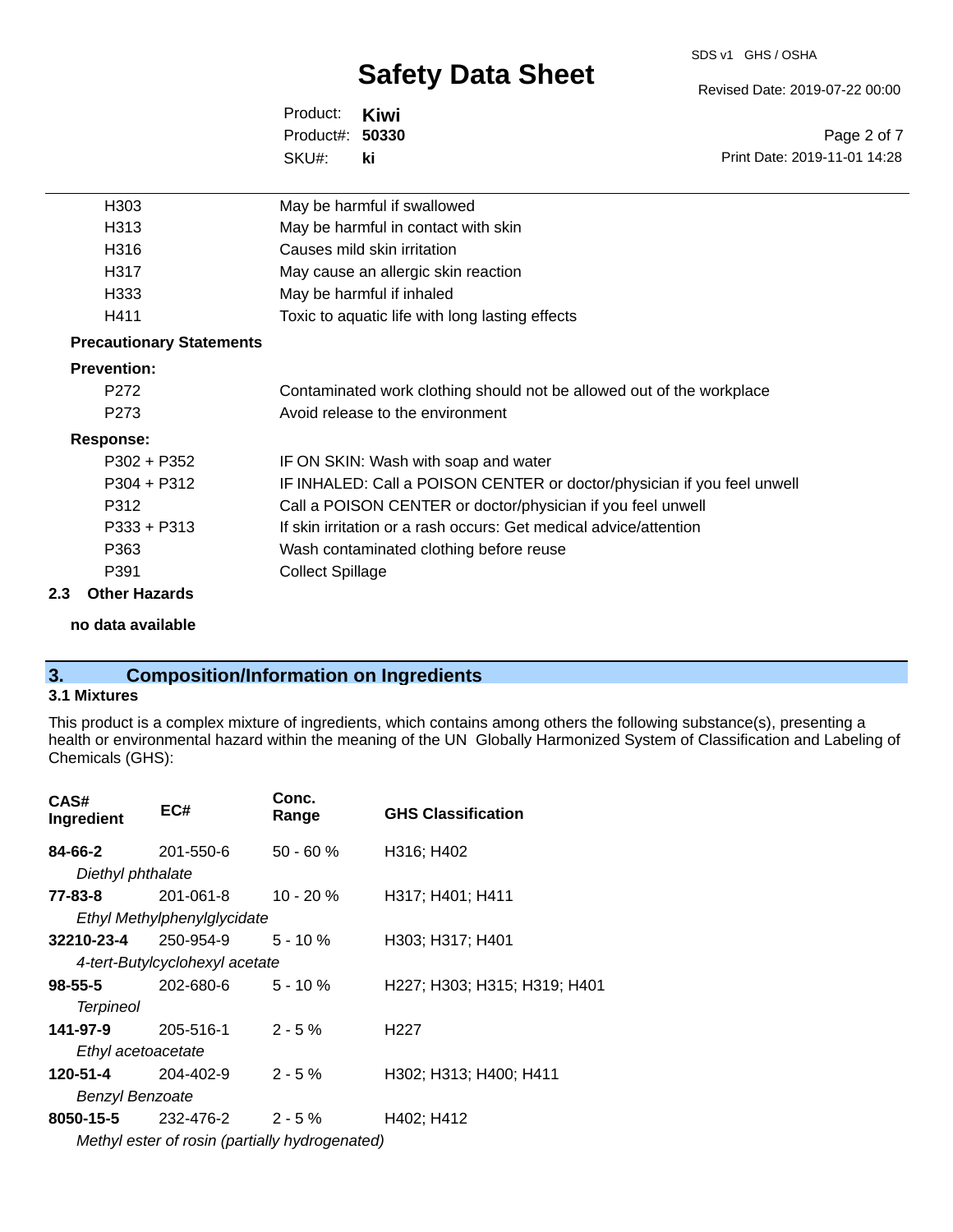Revised Date: 2019-07-22 00:00

Product: **Kiwi** SKU#: Product#: **50330 ki**

Page 3 of 7 Print Date: 2019-11-01 14:28

| CAS#<br>Ingredient | EC#                                                      | Conc.<br>Range | <b>GHS Classification</b>    |  |
|--------------------|----------------------------------------------------------|----------------|------------------------------|--|
| 120-45-6           | 204-397-3                                                | $2 - 5%$       | H316                         |  |
|                    | alpha-Methylbenzyl propionate                            |                |                              |  |
| 68912-13-0         | 272-805-7                                                | $2 - 5%$       | H401; H411                   |  |
|                    | Hexahydro-methanoindenyl Propionate                      |                |                              |  |
| $127 - 51 - 5$     | 204-846-3                                                | $1 - 2 \%$     | H316; H317; H320; H401; H411 |  |
| a-Isomethyl ionone |                                                          |                |                              |  |
| $91 - 64 - 5$      | 202-086-7                                                | $1 - 2\%$      | H302; H317; H402             |  |
| Coumarin           |                                                          |                |                              |  |
| 140-11-4           | 205-399-7                                                | $1 - 2 \%$     | H303; H401; H412             |  |
| Benzyl acetate     |                                                          |                |                              |  |
|                    | See Section 16 for full text of GHS classification codes |                |                              |  |

See Section 16 for full text of GHS classification codes which where not shown in section 2

Total Hydrocarbon Content (%  $w/w$ ) = 0.82

# **4. First Aid Measures**

#### **4.1 Description of first aid measures**

| Inhalation:                                                                   | Remove from exposure site to fresh air and keep at rest.<br>Obtain medical advice.                                     |  |
|-------------------------------------------------------------------------------|------------------------------------------------------------------------------------------------------------------------|--|
| Eye Exposure:                                                                 | Flush immediately with water for at least 15 minutes.<br>Contact physician if symptoms persist.                        |  |
| <b>Skin Exposure:</b>                                                         | Remove contaminated clothes. Wash thoroughly with water (and soap).<br>Contact physician if symptoms persist.          |  |
| Ingestion:<br>4.2 Most important symptoms and effects, both acute and delayed | Rinse mouth with water and obtain medical advice.                                                                      |  |
| <b>Symptoms:</b>                                                              | no data available                                                                                                      |  |
| Risks:<br>4.3                                                                 | Refer to Section 2.2 "Hazard Statements"<br>Indication of any immediate medical attention and special treatment needed |  |
|                                                                               |                                                                                                                        |  |

| Refer to Section 2.2 "Response" |
|---------------------------------|
|                                 |

| 5 <sub>1</sub><br><b>Fire-Fighting measures</b>                        |                                                   |
|------------------------------------------------------------------------|---------------------------------------------------|
| <b>Extinguishing media</b><br>5.1                                      |                                                   |
| Suitable:                                                              | Carbon dioxide (CO2), Dry chemical, Foam          |
| Unsuitable                                                             | Do not use a direct water jet on burning material |
| Special hazards arising from the substance or mixture<br>$5.2^{\circ}$ |                                                   |
| <b>During fire fighting:</b>                                           | Water may be ineffective                          |
| <b>Advice for firefighters</b><br>5.3                                  |                                                   |
| <b>Further information:</b>                                            | Standard procedure for chemical fires             |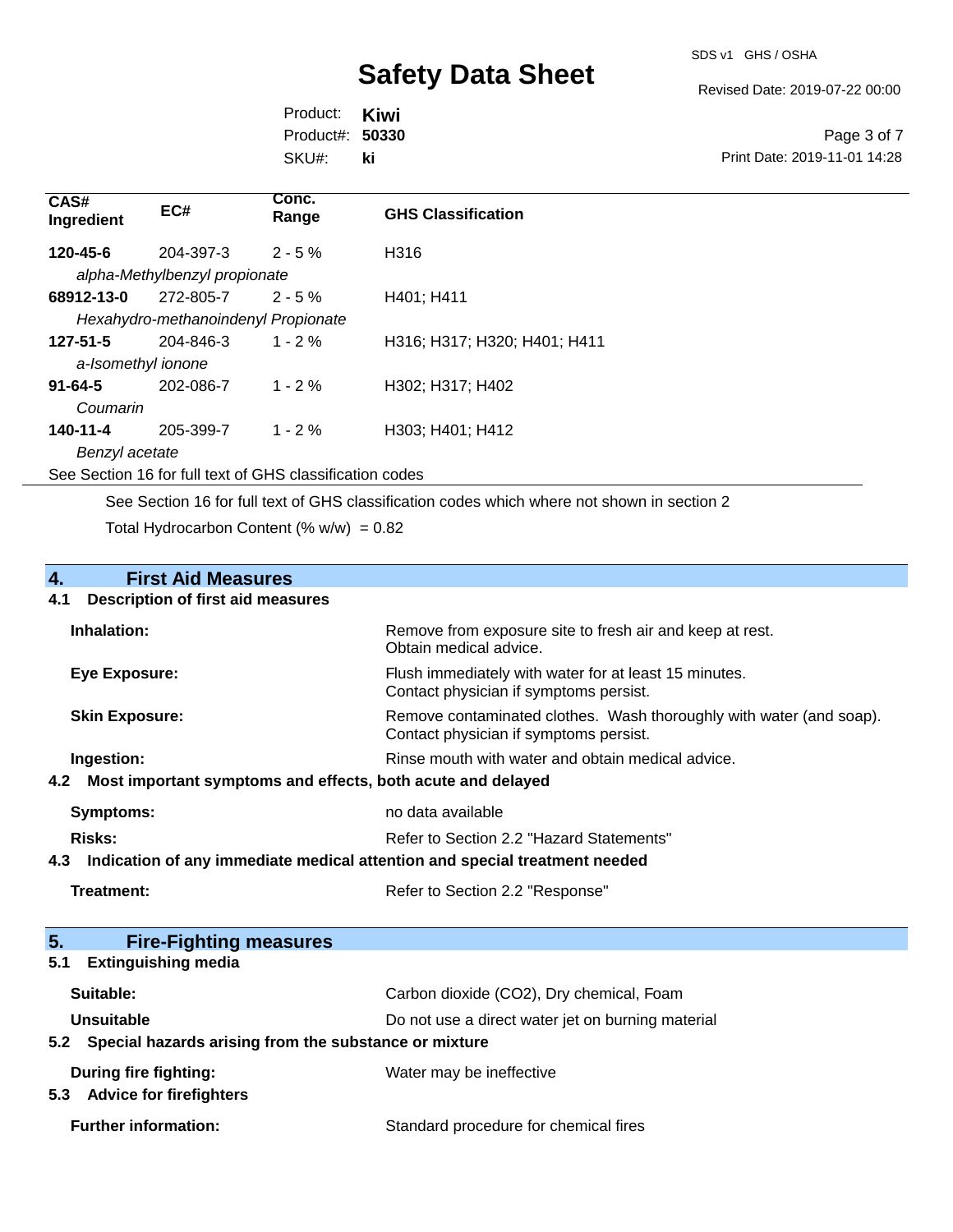Revised Date: 2019-07-22 00:00

Product: **Kiwi** SKU#: Product#: **50330 ki**

Page 4 of 7 Print Date: 2019-11-01 14:28

#### **6. Accidental Release Measures**

#### **6.1 Personal precautions, protective equipment and emergency procedures**

Avoid inhalation and contact with skin and eyes. A self-contained breathing apparatus is recommended in case of a major spill.

#### **6.2 Environmental precautions**

Keep away from drains, soil, and surface and groundwater.

#### **6.3 Methods and materials for containment and cleaning up**

Clean up spillage promptly. Remove ignition sources. Provide adequate ventilation. Avoid excessive inhalation of vapors. Gross spillages should be contained by use of sand or inert powder and disposed of according to the local regulations.

#### **6.4 Reference to other sections**

Not Applicable

#### **7. Handling and Storage**

#### **7.1 Precautions for safe handling**

Apply according to good manufacturing and industrial hygiene practices with proper ventilation. Do not drink, eat or smoke while handling. Respect good personal hygiene.

#### **7.2 Conditions for safe storage, including any incompatibilities**

Store in a cool, dry and ventilated area away from heat sources and protected from light in tightly closed original container. Avoid uncoated metal container. Keep air contact to a minimum.

#### **7.3 Specific end uses**

No information available

#### **8. Exposure Controls/Personal Protection**

#### **8.1 Control parameters**

| <b>Exposure Limits:</b> |                   |              |              |             |                                           |  |
|-------------------------|-------------------|--------------|--------------|-------------|-------------------------------------------|--|
| <b>Component</b>        |                   | <b>ACGIH</b> | <b>ACGIH</b> | <b>OSHA</b> | OSHA<br>TWA ppm STEL ppm TWA ppm STEL ppm |  |
| 84-66-2                 | Diethyl phthalate |              |              |             |                                           |  |
| 140-11-4                | Benzyl acetate    | 10           |              |             |                                           |  |
| _ _ _ _ _ _ _           | .                 |              |              |             |                                           |  |

**Engineering Controls:** Use local exhaust as needed.

#### **8.2 Exposure controls - Personal protective equipment**

| Eye protection:                | Tightly sealed goggles, face shield, or safety glasses with brow guards and side shields, etc.<br>as may be appropriate for the exposure |
|--------------------------------|------------------------------------------------------------------------------------------------------------------------------------------|
| <b>Respiratory protection:</b> | Avoid excessive inhalation of concentrated vapors. Apply local ventilation where appropriate.                                            |
| <b>Skin protection:</b>        | Avoid Skin contact. Use chemically resistant gloves as needed.                                                                           |

#### **9. Physical and Chemical Properties**

#### **9.1 Information on basic physical and chemical properties**

**Appearance:** Liquid **Odor:** Conforms to Standard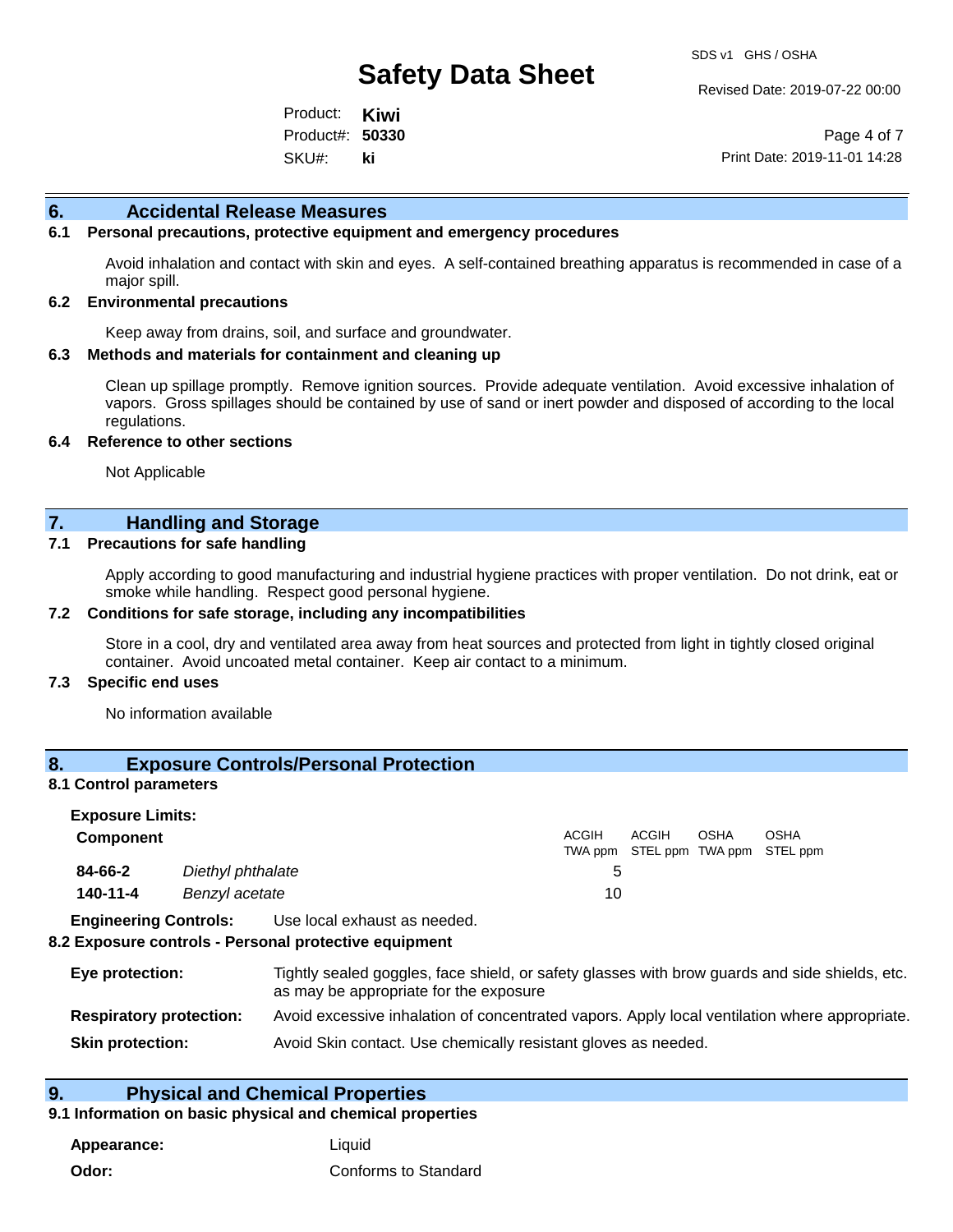SDS v1 GHS / OSHA

Revised Date: 2019-07-22 00:00

Product: **Kiwi** SKU#: Product#: **50330 ki**

Page 5 of 7 Print Date: 2019-11-01 14:28

| Color:                       | Yellow Tint to Greenish Yellow (G1-3) |
|------------------------------|---------------------------------------|
| <b>Viscosity:</b>            | Liquid                                |
| <b>Freezing Point:</b>       | Not determined                        |
| <b>Boiling Point:</b>        | Not determined                        |
| <b>Melting Point:</b>        | Not determined                        |
| <b>Flashpoint (CCCFP):</b>   | >200 F (93.33 C)                      |
| <b>Auto flammability:</b>    | Not determined                        |
| <b>Explosive Properties:</b> | None Expected                         |
| <b>Oxidizing properties:</b> | None Expected                         |
| Vapor Pressure (mmHg@20 C):  | 0.0938                                |
| %VOC:                        | 0.09                                  |
| Specific Gravity @ 25 C:     | 1.0690                                |
| Density $@25C$ :             | 1.0660                                |
| Refractive Index @ 20 C:     | 1.4940                                |
| Soluble in:                  | Oil                                   |

# **10. Stability and Reactivity**

| 10.1 Reactivity                         | None                                               |
|-----------------------------------------|----------------------------------------------------|
| <b>10.2 Chemical stability</b>          | Stable                                             |
| 10.3 Possibility of hazardous reactions | None known                                         |
| 10.4 Conditions to avoid                | None known                                         |
| 10.5 Incompatible materials             | Strong oxidizing agents, strong acids, and alkalis |
| 10.6 Hazardous decomposition products   | None known                                         |

## **11. Toxicological Information**

## **11.1 Toxicological Effects**

| Acute Toxicity Estimates (ATEs) based on the individual Ingredient Toxicity Data utilizing the "Additivity Formula" |                                                          |
|---------------------------------------------------------------------------------------------------------------------|----------------------------------------------------------|
| Acute toxicity - Oral - (Rat) mg/kg                                                                                 | (LD50: 4873.2758) May be harmful if swallowed            |
| Acute toxicity - Dermal - (Rabbit) mg/kg                                                                            | (LD50: 4896.8905) May be harmful in contact with skin    |
| Acute toxicity - Inhalation - (Rat) mg/L/4hr                                                                        | (LD50: 22.0813) May be harmful if inhaled                |
| <b>Skin corrosion / irritation</b>                                                                                  | May be harmful if inhaled                                |
| Serious eye damage / irritation                                                                                     | Not classified - the classification criteria are not met |
| <b>Respiratory sensitization</b>                                                                                    | Not classified - the classification criteria are not met |
| <b>Skin sensitization</b>                                                                                           | May cause an allergic skin reaction                      |
| <b>Germ cell mutagenicity</b>                                                                                       | Not classified - the classification criteria are not met |
| Carcinogenicity                                                                                                     | Not classified - the classification criteria are not met |
| <b>Reproductive toxicity</b>                                                                                        | Not classified - the classification criteria are not met |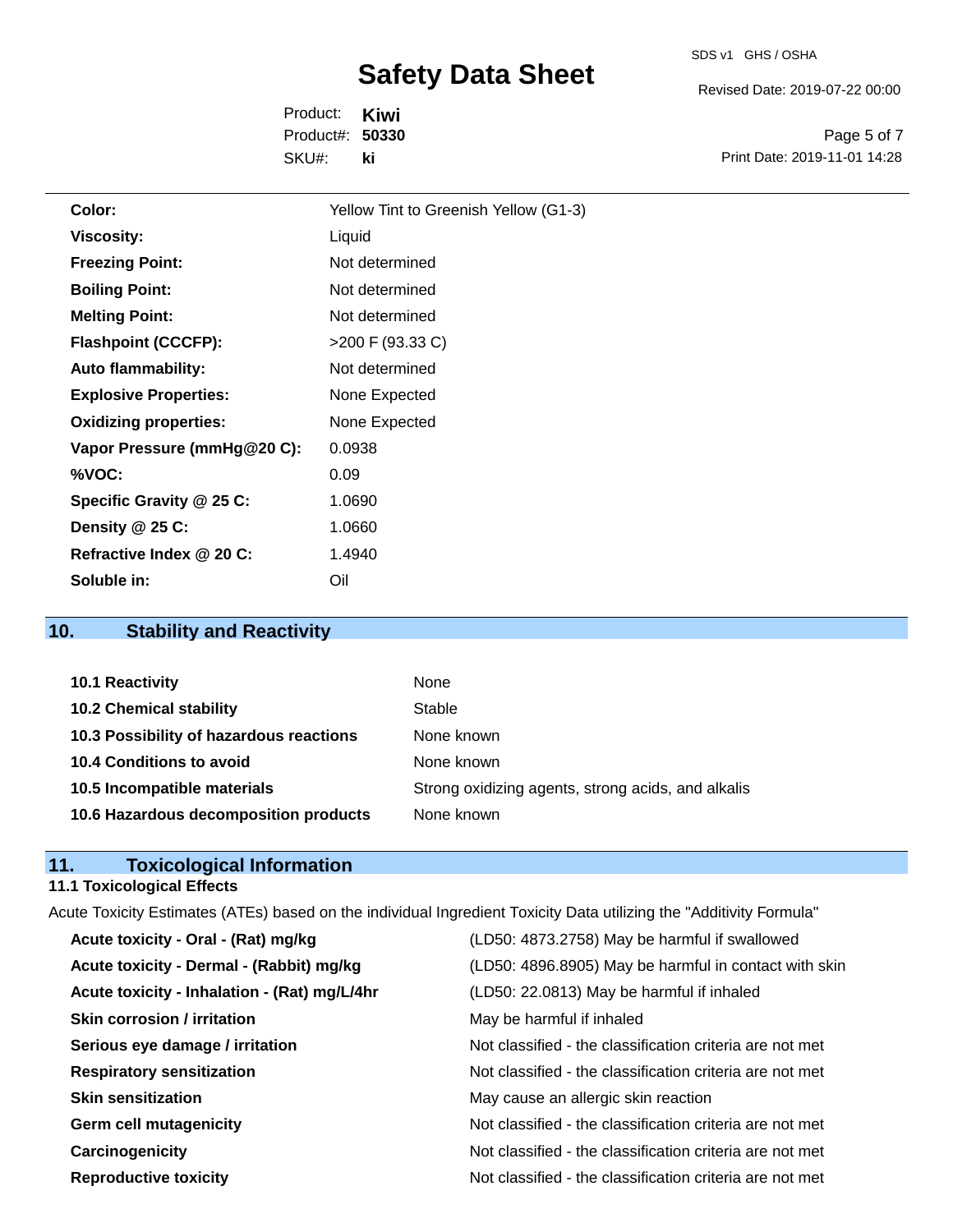SDS v1 GHS / OSHA

Revised Date: 2019-07-22 00:00

| Product: Kiwi   |    |  |
|-----------------|----|--|
| Product#: 50330 |    |  |
| SKU#:           | ki |  |
|                 |    |  |
|                 | .  |  |

Page 6 of 7 Print Date: 2019-11-01 14:28

| Specific target organ toxicity - single exposure   | Not classified - the classification criteria are not met |  |  |  |
|----------------------------------------------------|----------------------------------------------------------|--|--|--|
| Specific target organ toxicity - repeated exposure | Not classified - the classification criteria are not met |  |  |  |
| <b>Aspiration hazard</b>                           | Not classified - the classification criteria are not met |  |  |  |
|                                                    |                                                          |  |  |  |
| 12.<br><b>Ecological Information</b>               |                                                          |  |  |  |
| <b>12.1 Toxicity</b>                               |                                                          |  |  |  |
| <b>Acute acquatic toxicity</b>                     | Not classified - the classification criteria are not met |  |  |  |
| <b>Chronic acquatic toxicity</b>                   | Toxic to aquatic life with long lasting effects          |  |  |  |
| <b>Toxicity Data on soil</b>                       | no data available                                        |  |  |  |
| <b>Toxicity on other organisms</b>                 | no data available                                        |  |  |  |
|                                                    |                                                          |  |  |  |

| 12.2 Persistence and degradability | no data available |
|------------------------------------|-------------------|
| 12.3 Bioaccumulative potential     | no data available |
| 12.4 Mobility in soil              | no data available |
| 12.5 Other adverse effects         | no data available |

## **13. Disposal Conditions**

#### **13.1 Waste treatment methods**

Do not allow product to reach sewage systems. Dispose of in accordance with all local and national regulations. Send to a licensed waste management company.The product should not be allowed to enter drains, water courses or the soil. Do not contaminate ponds, waterways or ditches with chemical or used container.

## **14. Transport Information**

| <b>Marine Pollutant</b>                                       | Yes. Ingredient of greatest environmental impact:<br>77-83-8 : (10 - 20 %) : Ethyl Methylphenylglycidate |              |                                     |                 |               |
|---------------------------------------------------------------|----------------------------------------------------------------------------------------------------------|--------------|-------------------------------------|-----------------|---------------|
| <b>Regulator</b>                                              |                                                                                                          | <b>Class</b> | <b>Pack Group</b>                   | <b>Sub Risk</b> | UN-nr.        |
| U.S. DOT (Non-Bulk)                                           |                                                                                                          |              | Not Regulated - Not Dangerous Goods |                 |               |
| <b>Chemicals NOI</b>                                          |                                                                                                          |              |                                     |                 |               |
| <b>ADR/RID (International Road/Rail)</b>                      |                                                                                                          |              |                                     |                 |               |
| <b>Environmentally Hazardous</b><br>Substance, Liquid, n.o.s. |                                                                                                          | 9            | $\mathbf{III}$                      |                 | <b>UN3082</b> |
| <b>IATA (Air Cargo)</b>                                       |                                                                                                          |              |                                     |                 |               |
| <b>Environmentally Hazardous</b><br>Substance, Liquid, n.o.s. |                                                                                                          | 9            | Ш                                   |                 | <b>UN3082</b> |
| IMDG (Sea)                                                    |                                                                                                          |              |                                     |                 |               |
| <b>Environmentally Hazardous</b><br>Substance, Liquid, n.o.s. |                                                                                                          | 9            | $\mathbf{III}$                      |                 | UN3082        |